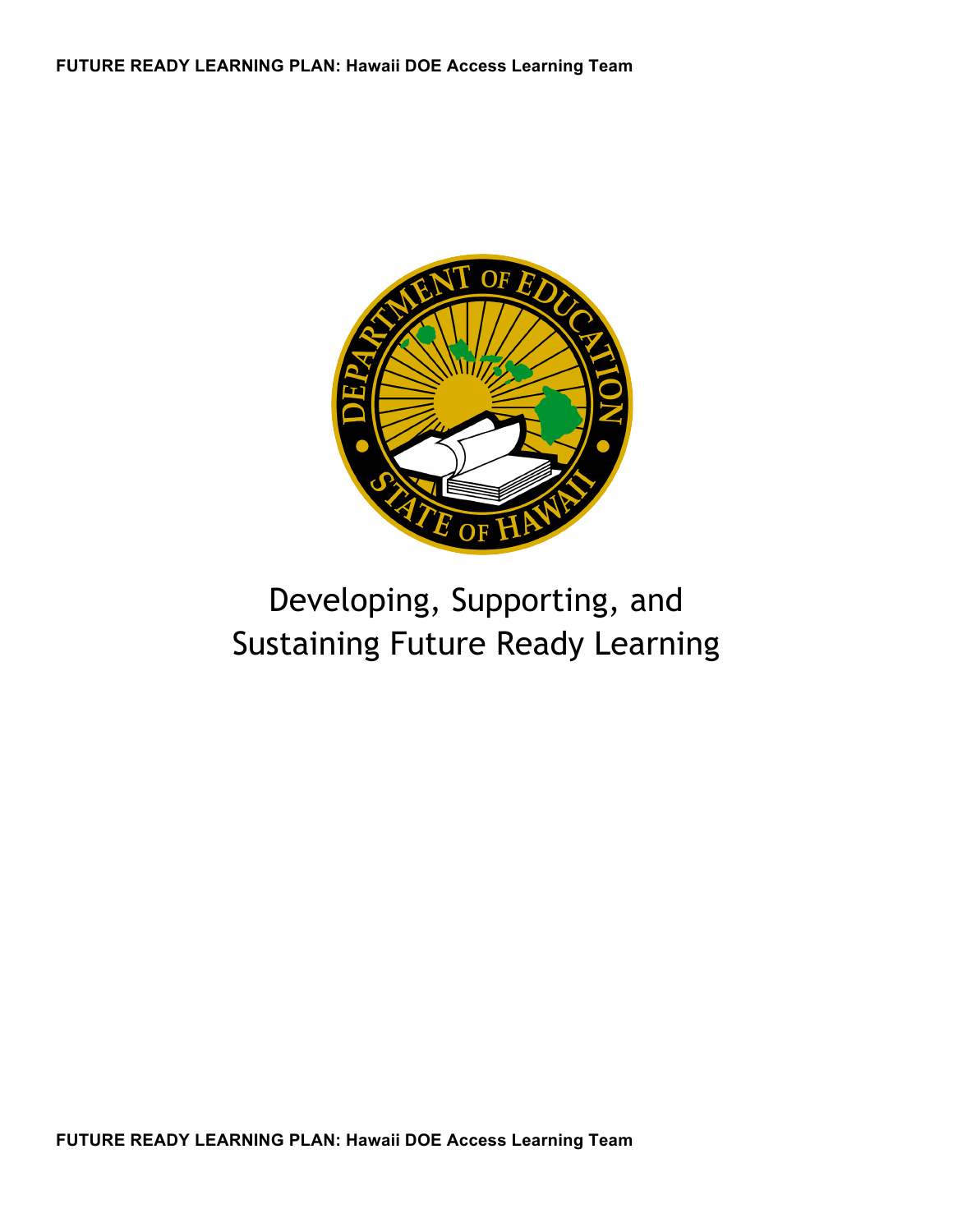Executive Summary Professional Development: Developing and Supporting Future Ready Schools Access to Future Ready Connectivity and Devices Future Ready Research and Evaluation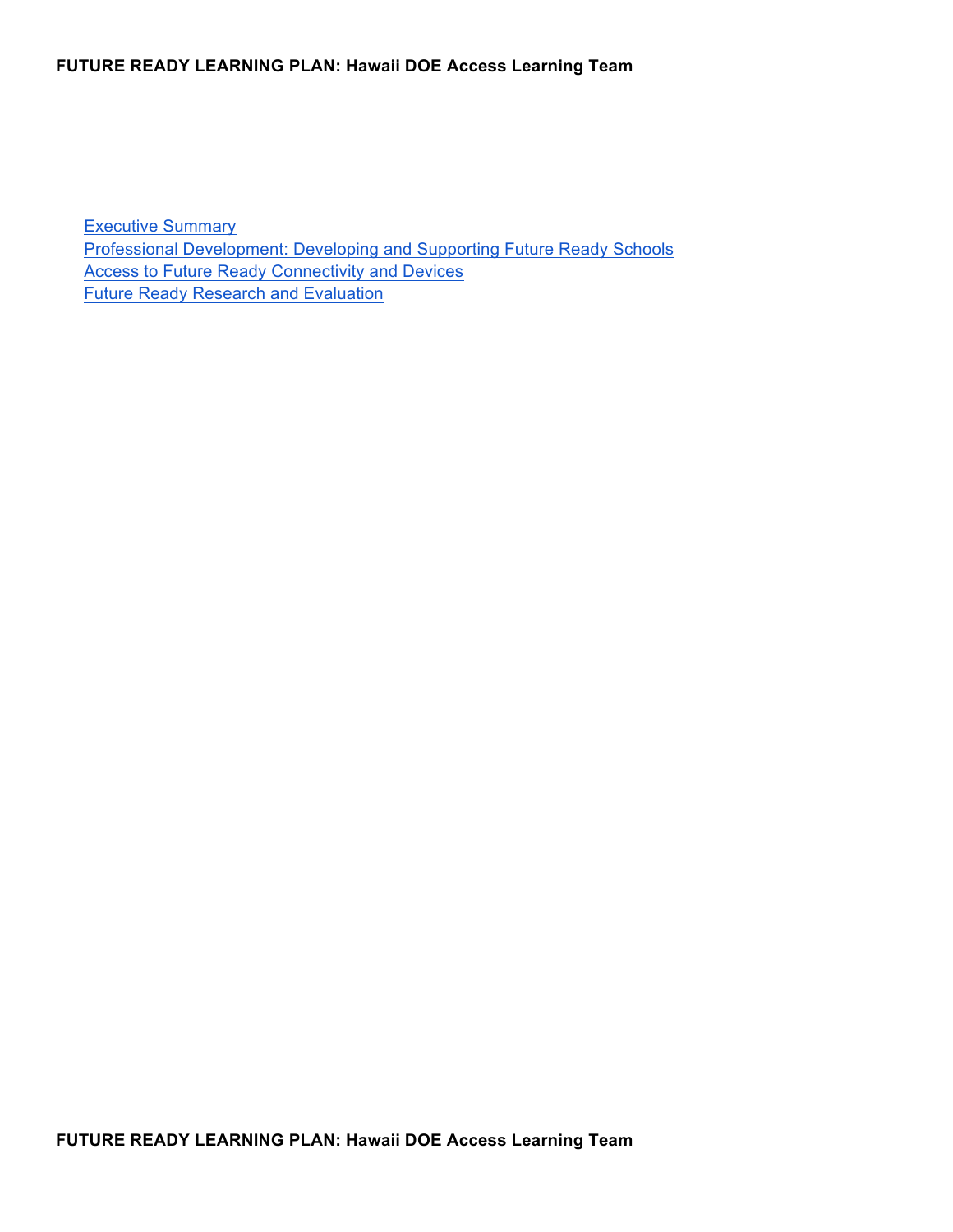### **Executive Summary**

**Goal/Purpose:** In order to prepare students for success in the future workforce, Hawaii needs schools that are Future Ready. Schools that go beyond computer labs and traditional project based learning to seamless integration of technology in a way that expands learning beyond the four walls of the classroom. Developing Future Ready schools requires a comprehensive approach - coupling administrative support for developing a schoolwide technology vision and plan; professional development to support and empower teachers; training for technology coordinators to manage technology rich facilities; high speed connectivity; and access to devices. This document provides a strategy for how the Department can support schools as the move to integrate technology, with the longer term goal of full 1:1 implementation across the state.

**Alignment to the Strategic Plan:** In the Board of Education/Department of Education Strategic Plan, Superintendent Matayoshi describes the need for building 21st century schools, classrooms and learning opportunities. The importance of preparing students for success in the future is further woven throughout each of the goals, strategies, and metrics in the Strategic Plan. The list below provides an overview for how each of the pillars of our plan for future ready technology integration align to and support the Strategic Plan.

- 1. Goal 1: Student Success
	- a. *Promoting Student Agency:* Students have opportunities to explore their learning interests, engage in personalized learning activities, and produce authentic work. Students are tasked with solving real world issues and collaborating with local and global peers.
- 2. Goal 2: Staff Success
	- a. *Courageous Leadership:* Specific goals, clear communication, engaged staff, and strong partnerships help build an ecosystem that supports digital learning
	- b. *Empowered teachers:* Access to professional learning communities, and instructional experts, gives teachers the support they need, when they need it.
- 3. Goal 3: Successful Systems of Support
	- a. *High Speed Connectivity:* Schools need the infrastructure to support digital learning. That means high-speed Internet connections, a powerful wireless network and the tech expertise to support the two.
	- b. *Ready Access:* Access to the tools of the modern economy and how to use them effectively are essential to a student's future success.
	- c. *Tools and Resources:* Videos, simulations, animations of complex problems and interactive applications enable students to connect with learning in a way not possible with textbooks alone.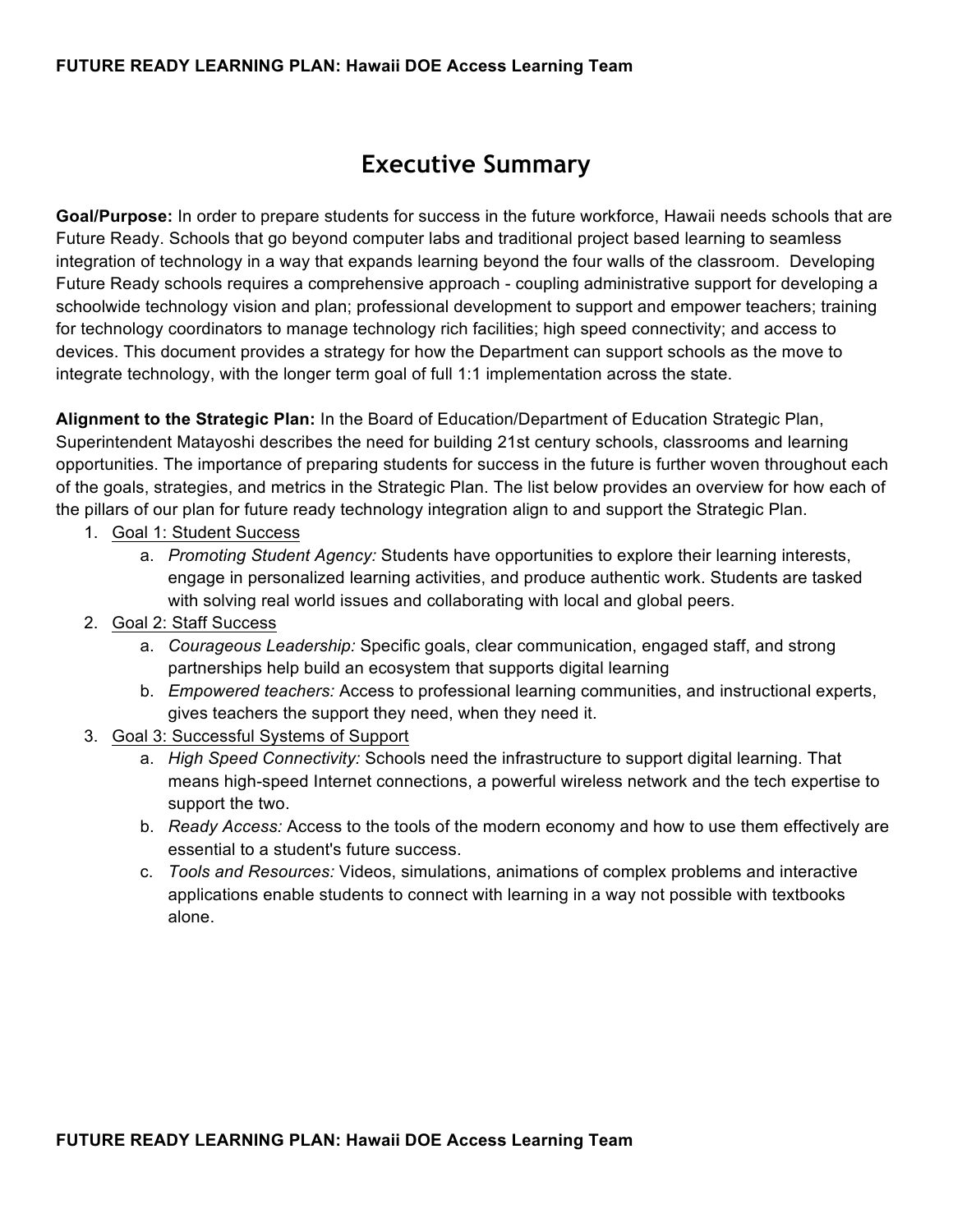## **Professional Development: Developing and Supporting Future Ready Schools**

**Summary:** The Department proposes a 5-year, multi-prong implementation plan comprised of:

- external vendor support for large scale PD, building internal state capacity, and resource development;
- internal staff support for follow up on-demand PD and resource development; and
- complex area/school capacity to provide peer to peer support.

By coupling school level, internal state office, and external capacity, the Department will be able to deploy a plan that builds capacity closest to the point of implementation and scales to statewide implementation with minimal adjustments to existing position counts at the state office. This focus on capacity building allows the Department to provide the necessary supports and resources at a lower cost point because growth begins to happen organically, building on the foundation set in year 1.

Based on lessons learned from implementation of the Access Learning Pilot project, the implementation plan begins with a focus on supporting administrative vision/planning and professional development. Student level implementation begins in the second phase, only after school level staff are prepared. This staggered approach to implementation places schools in one of three tiers:

- Future Ready Pathway Schools: those schools in the process of preparing to embark on the Fast Track. The schools in this tier are participating in the leadership and staff professional development to plan for implementation.
- Future Ready Fast Track Schools: those schools that have received the necessary leadership training, taken the Future Ready Assessment, developed a Future Ready Implementation Plan, and committed to the programmatic and evaluation components of the Future Ready Fast Track Program.
- Non-Track Schools: the schools in this tier come online organically, as their peers enter the Future Ready Pathway and/or Fast Track.

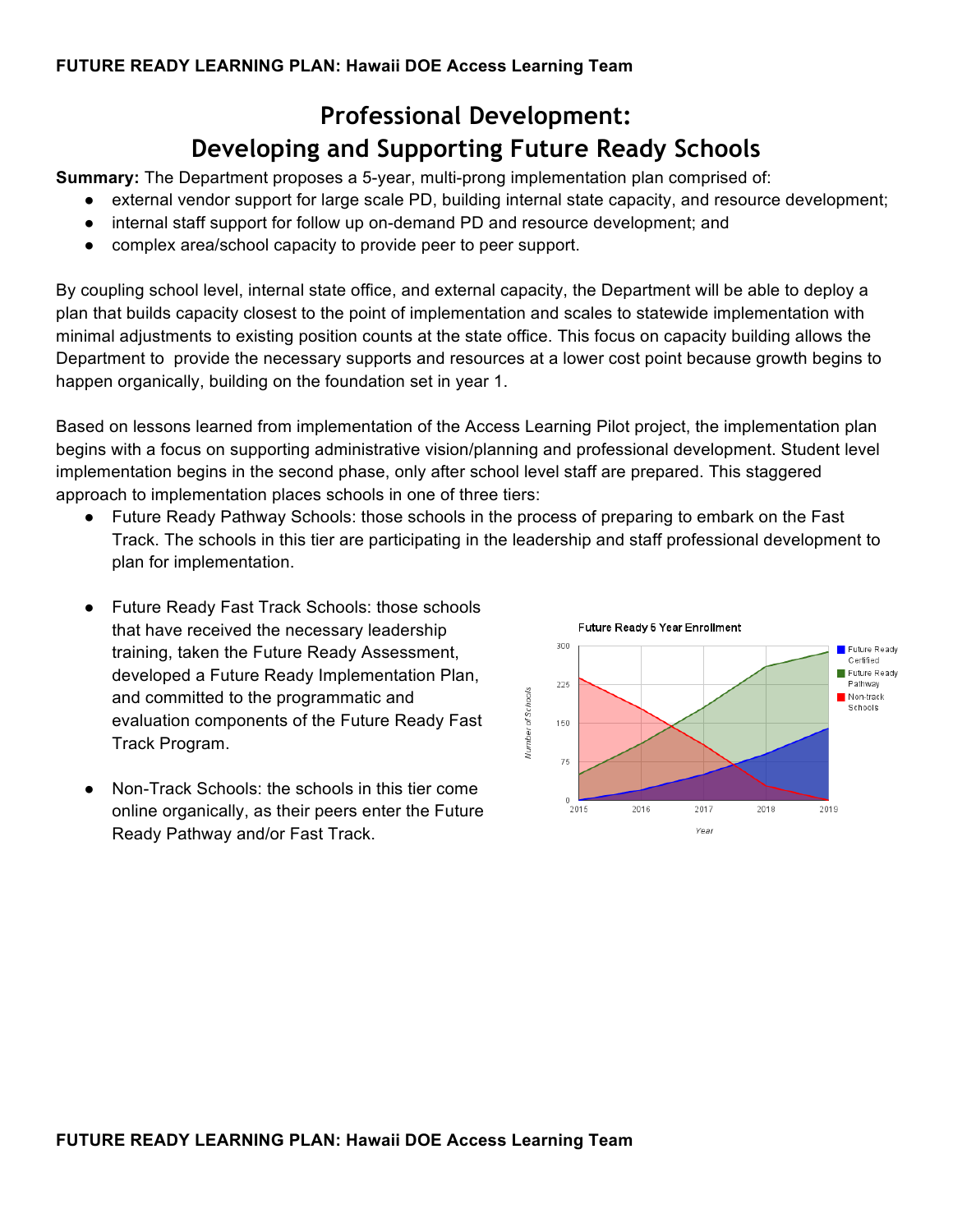# **Future Ready Pathways**

#### **Goals**

- Create a Future Ready Skills assessment to identify gaps between current levels and benchmark levels of readiness for technology integration.
- Identify schools ready for targeted professional development to fast track future readiness.
- Build an organic, vibrant, and collaborative statewide 21st century professional learning community for all Department teachers. Initiate application process for schools interested in going deeper.
- Develop statewide, school-based TC and UST capacity for supporting technology integration.
- To support classroom-level exemplars of 21st century learning and develop sustainable professional development opportunities based on existing levels of success.

#### **Activities**

**Understanding the Change and Future Ready Planning.** While tackling a 1:1 deployment, schools oftentimes focus on getting devices to students first and foremost. However, lessons learned from the Access Learning schools, other 1:1 schools in Hawaii, and research from around the world shows that a successful 1:1 deployment needs much more than just devices. This workshop uses the 1:1 Deployment & Change Management Guide, created as part of the Access Learning Pilot, to help school level leadership and technology teams map out a successful 1:1 program. Content includes internet safety training, parent nights, questions to ask when selecting the device that works best for your school, professional development and a host of other integral pieces. This workshop is the gateway to a six month guided workshop where schools access customized support to write and detail their Future Ready Plan.

**Future Ready Pillars Institute.** This course is meant to help schools build Future Ready capacity via the specialized training of selected faculty members. These Pillars will receive high levels of training technology integration strategies to support implementation of the Common Core Anchor Standards, next generation literacy cycles, formative assessment and advanced applications to launch their classrooms into the future. Pillars will also spend time observing classrooms at model Future Ready schools. Current future ready schools include the University Laboratory School, Keaau Elementary, and Moanalua Middle. The Department project team will add to the list of options as more schools come on line.

Pillars will then return to their schools to serve as exemplars of Future Ready teaching as well as resources for local school faculty and the greater ACE21 community of teachers and students. Teachers will be chosen based on administrator nomination and acceptance.

**Future Ready Technical Retreats.** These workshops for technology coordinators and User Support Technicians will help schools design and deploy a safe, collaborative and communicative technology integration strategies that support deploying 1:1 computing technology effectively . The course will build on the resources developed in the Access Learning Pilot, to help administration get their schools Future Ready.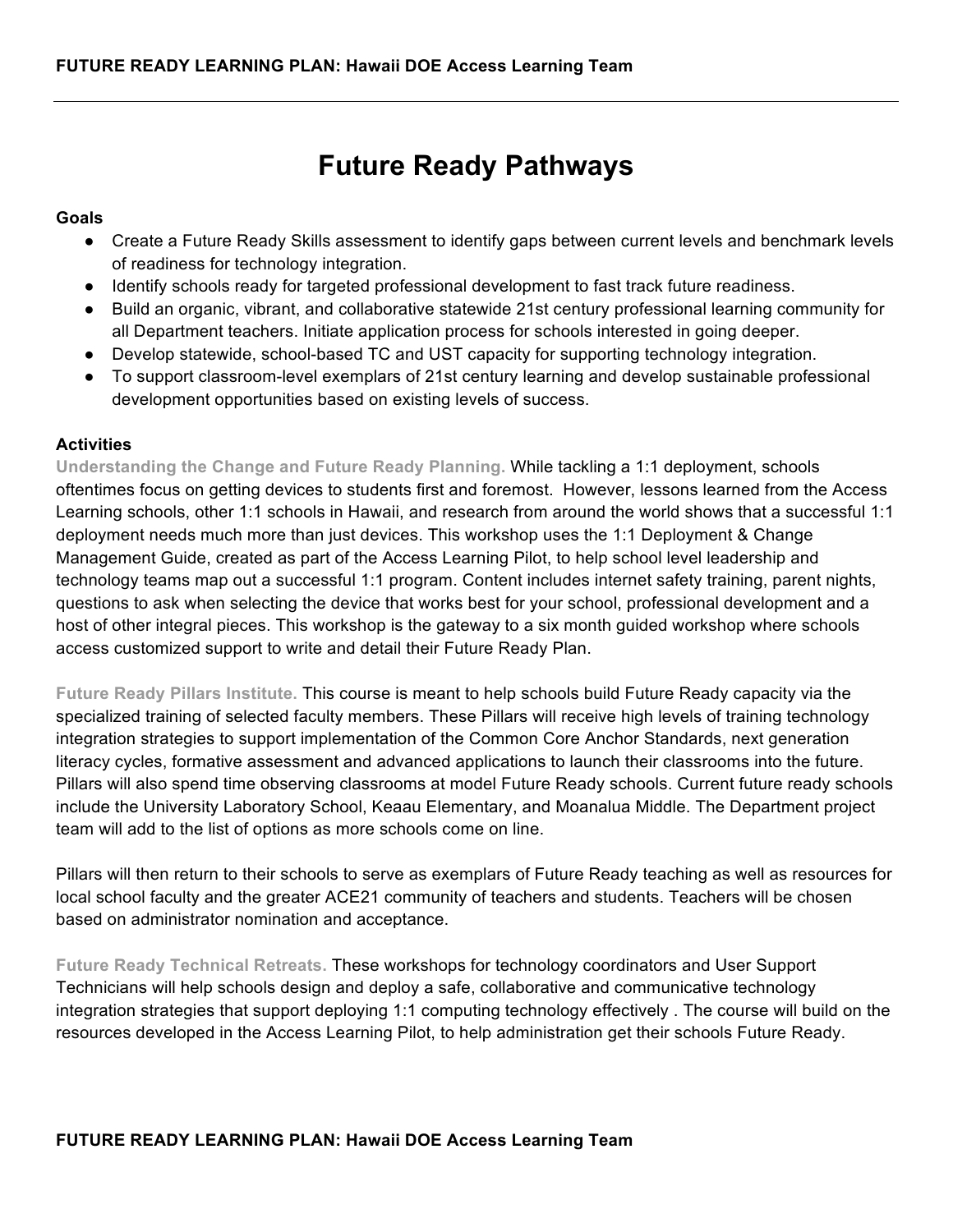|                                                                                                                       | A | 1B |   | $\mathbf 2$<br>A          | $\mathbf{2}$<br>в         | $\mathbf{2}$ | 3<br>Α | 3<br>R | 3 |
|-----------------------------------------------------------------------------------------------------------------------|---|----|---|---------------------------|---------------------------|--------------|--------|--------|---|
| 1:1 Change Management Institute<br>Courageous Leadership, Tools and Resources                                         | X | X  | X |                           | X                         | X            | X      | X      | X |
| <b>Future Ready Pillars Institute</b><br>Courageous Leadership, Tools and Resources, and Empowered<br><b>Teachers</b> | X | X  |   | $\boldsymbol{\mathsf{x}}$ | $\boldsymbol{\mathsf{x}}$ | $\mathsf{x}$ | X      |        |   |
| <b>Future Ready Technical Retreats</b><br>Tools and Resources, High Speed Connectivity, and Ready<br>Access           |   | X  |   |                           | X                         | X            | X      | x      |   |

#### **Alignment to the Strategic Plan and Future Ready Goals**

#### **Future Ready Pathways Year 1 Timeline & Impacts**

| May                | Jun | Jul            | Aug                               | Sep | Oct                      | Nov | Dec                                              | <b>Jan 2016</b> | <b>Feb</b> | Mar                                                     | Apr                      | May | Jun |
|--------------------|-----|----------------|-----------------------------------|-----|--------------------------|-----|--------------------------------------------------|-----------------|------------|---------------------------------------------------------|--------------------------|-----|-----|
| FR Pathways Year 1 |     |                |                                   |     |                          |     |                                                  |                 |            |                                                         |                          |     |     |
|                    |     | 1:1 Institutes |                                   |     | <b>Pillars Institute</b> |     |                                                  |                 |            | <b>Final Draft of FR Implementation Plan Due</b>        |                          |     |     |
|                    |     |                |                                   |     |                          |     |                                                  |                 |            | <b>Guided Future Ready Implementation Plan Workshop</b> |                          |     |     |
|                    |     |                | <b>Complex Technical Retreats</b> |     |                          |     |                                                  |                 |            | 20 FR Fast Track schools chosen for Year 2              |                          |     |     |
|                    |     |                |                                   |     |                          |     | <b>First Draft of FR Implementation Plan Due</b> |                 |            |                                                         | <b>Pillars Institute</b> |     |     |

#### **1:1 institutes**

Total administrator enrollment: 50 schools/200 administrators

Guided Future Ready Implementation Plan Workshop: 6/15 to 12/15

#### **Application process**

First draft of Future Ready Implementation Plan due: 10/2015

Final draft of Future Ready Implementation Plan due: 12/2015

20 FRS Fast Track schools chosen for Year 2: 2/2016

#### **Pillars Institutes**

Two institutes to be held 9/2015 and 3/2016

Total Faculty Enrollment: 200 from the 50 chosen Future Ready Pilot Schools (100 per institute)

#### **Complex Wide Future Ready Technical Retreats**

Total Enrollment: 7 Full Complex Technical Retreats in July 2015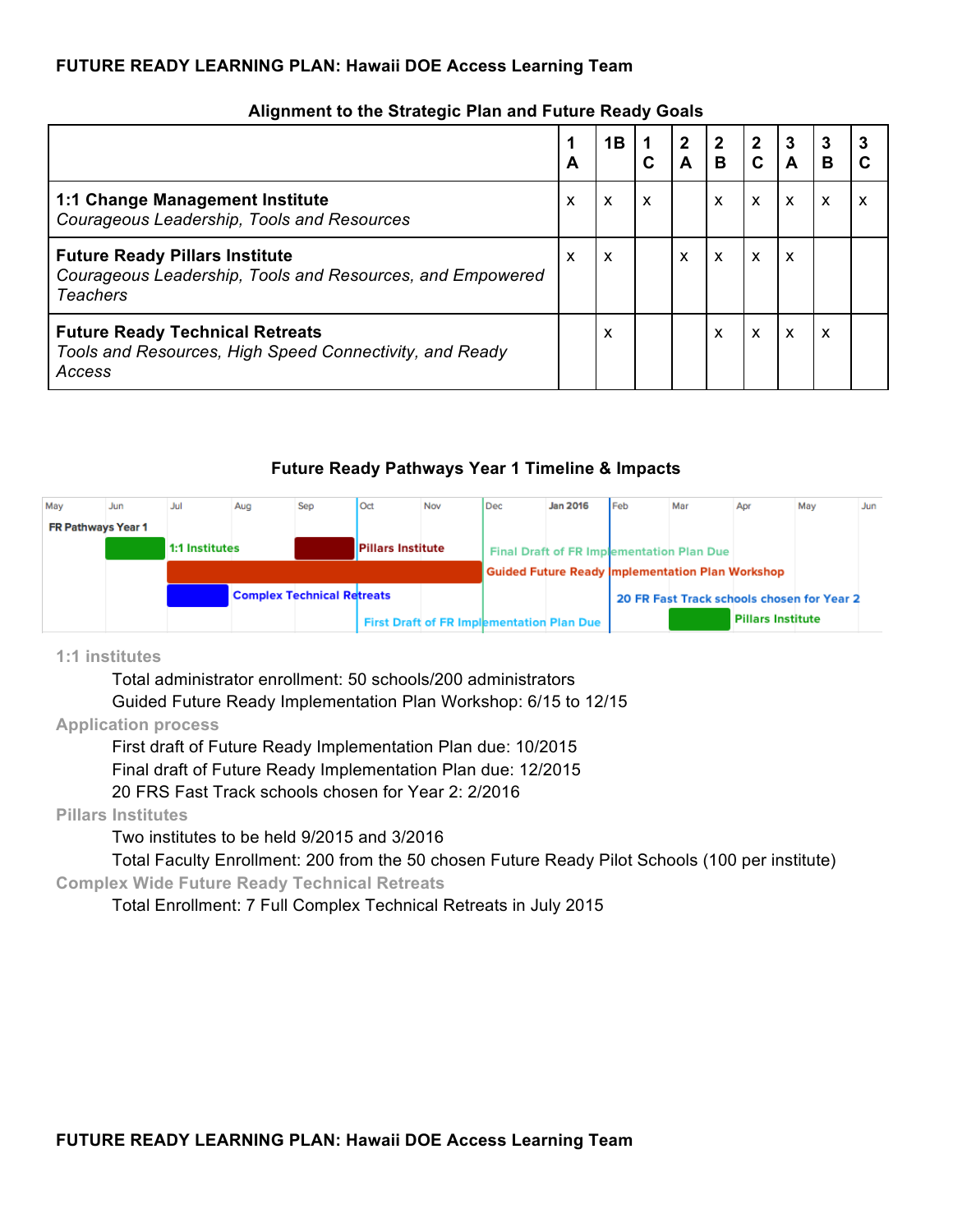| May                | Jun | Jul            | Aug                               | Sep | Oct                      | Nov | l Dec                                            | <b>Jan 2017</b>                                         | Feb                       | Mar | Apr                      | May                                        | Jun |
|--------------------|-----|----------------|-----------------------------------|-----|--------------------------|-----|--------------------------------------------------|---------------------------------------------------------|---------------------------|-----|--------------------------|--------------------------------------------|-----|
| FR Pathways Year 2 |     |                |                                   |     |                          |     |                                                  |                                                         |                           |     |                          |                                            |     |
|                    |     | 1:1 Institutes |                                   |     | <b>Pillars Institute</b> |     |                                                  | Final Draft of FR Implementation Plan Due               |                           |     |                          |                                            |     |
|                    |     |                | <b>Complex Technical Retreats</b> |     |                          |     |                                                  |                                                         | <b>IPillars Institute</b> |     |                          |                                            |     |
|                    |     |                |                                   |     |                          |     |                                                  | <b>Guided Future Ready Implementation Plan Workshop</b> |                           |     |                          |                                            |     |
|                    |     |                |                                   |     |                          |     | <b>First Draft of FR Implementation Plan Due</b> |                                                         |                           |     | <b>Pillars Institute</b> |                                            |     |
|                    |     |                |                                   |     |                          |     |                                                  |                                                         |                           |     |                          | 20 FR Fast Track schools chosen for Year 3 |     |

#### **Future Ready Pathways Year 2 Timeline & Impacts**

#### **1:1 institutes**

Total administrator enrollment: 60 schools/240 administrators

#### **Application process**

First draft of Future Ready Implementation Plan due: 10/2016 Final draft of Future Ready Implementation Plan due: 12/2016 30 FRS Fast Track schools chosen for Year 2: 2/2017

#### **Pillars Institutes**

Three institutes to be held 9/2016, 1/2017 and 3/2017

Total Faculty Enrollment: 300 from the 60 chosen Future Ready Year 2 Schools (100 per institute) **Complex Wide Future Ready Technical Retreats**

Total Enrollment: 8 Full Complex Technical Retreats in July 2016

| May                       | Jun | Jul            | Aug | Sep | Oct                      | Nov | Dec                                              | <b>Jan 2018</b>                                         | Feb | Mar                                        | Apr                      | May | Jun                      | Jul |
|---------------------------|-----|----------------|-----|-----|--------------------------|-----|--------------------------------------------------|---------------------------------------------------------|-----|--------------------------------------------|--------------------------|-----|--------------------------|-----|
| <b>FR Pathways Year 3</b> |     |                |     |     |                          |     |                                                  |                                                         |     |                                            |                          |     |                          |     |
|                           |     | 1:1 Institutes |     |     | <b>Pillars Institute</b> |     |                                                  | Final Draft of FR Implementation Plan Due               |     |                                            |                          |     | <b>Pillars Institute</b> |     |
|                           |     |                |     |     |                          |     |                                                  | <b>Guided Future Ready Implementation Plan Workshop</b> |     |                                            |                          |     |                          |     |
|                           |     |                |     |     |                          |     | <b>First Draft of FR Implementation Plan Due</b> |                                                         |     |                                            | <b>Pillars Institute</b> |     |                          |     |
|                           |     |                |     |     |                          |     | <b>Pillars Institute</b>                         |                                                         |     | 20 FR Fast Track schools chosen for Year 3 |                          |     |                          |     |

#### **Future Ready Pathways Year 3 Timeline & Impacts**

#### **1:1 Institutes**

Total administrator enrollment: 70 schools/280 administrators **Application process**

First draft of Future Ready Implementation Plan due: 10/2017

Final draft of Future Ready Implementation Plan due: 12/2017

40 FRS Fast Track schools chosen for Year 3: 2/2018

#### **Pillars Institutes**

Four institutes to be held 9/2017, 11/2017, 3/2018, 5/2018 Total Faculty Enrollment: 400 from the 70 chosen Future Ready Year 3 Schools (100 per institute)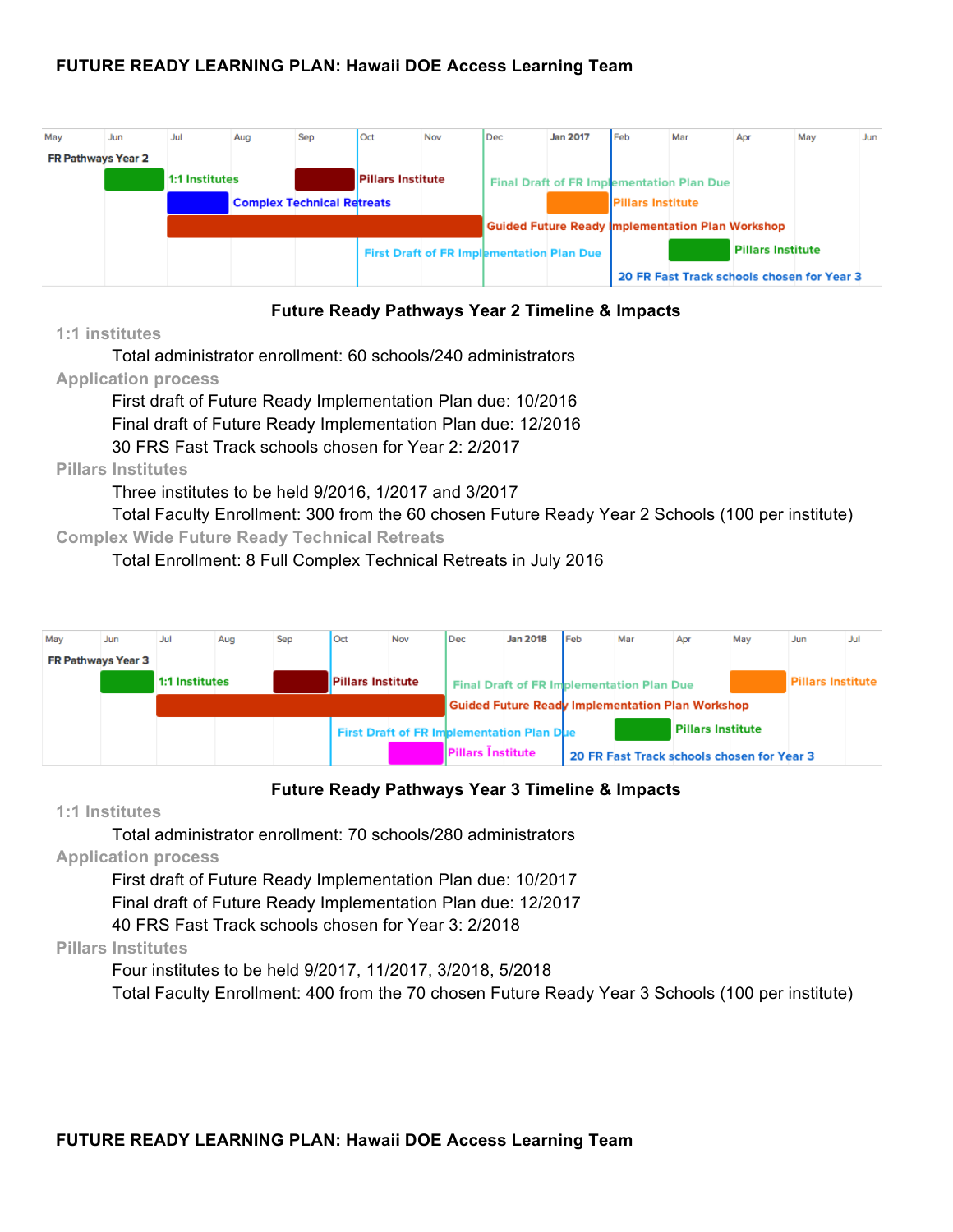#### **Total 3 Year Program Impacts**

- 1:1 Institutes impact 180 schools and 720 administrators serving approx. 113,000 students.
- Pillars Institutes impact 900 teachers at 180 schools serving approx. 113,000 students.
- Future Ready Technical Summits impact technology coordinators and user support technicians at all schools.

# **Future Ready Fast Track**

#### **Goals**

Once school-based administration teams have established their Future Ready Implementation Plan and participated in the Future Ready Pathways program they become eligible for additional professional development opportunities under the Future Ready Fast Track program. Goals for the Fast Track program include:

- Close the gaps found on the Future Readiness Assessment
- Begin implementing school-based programs to build Student Agency and promote Moonshot Thinking
- Full faculty professional development towards Future Ready goals
- Establish channels for intra-school sharing of best practices
- Build capacity to design and deploy school-based, mission consistent professional development

#### **Activities**

**Future Ready Fast Track Summits.** These Summits will include all schools engaged in the FR Fast Track program and will serve two goals: 1) To provide advanced levels of 21st century training for teachers and administrators in the Fast Track and 2) To give both teachers, administrators, technology coordinators AND students a chance to share their Future Ready stories, best practices and lessons learned along the way.

**Future Ready Fast Track Professional Development.** Schools selected for the FR Fast Track program will received a targeted blend of standards-based, 21st century professional development for all faculty in the school. Also, teachers, administrators and technology support staff will receive specialized support from the Office of Curriculum Instruction & Student Support to target 1-on-1 professional development at the school and classroom level.

**Future Ready Deeper Learning Opportunities(for FR Fast Track Schools).** As schools become Fast Track schools, the project team will work with them on Future Ready Deeper Learning Opportunities. These opportunities will focus on technology integration to develop creative problem solvers, build global awareness, able to respond and contribute to 21st century society, and to create positive change in their local and global communities. These opportunities would build on the work in Future Ready Fast Track schools, taking the curricular goals and approaches that already exist and expanding them beyond the four walls of the classroom.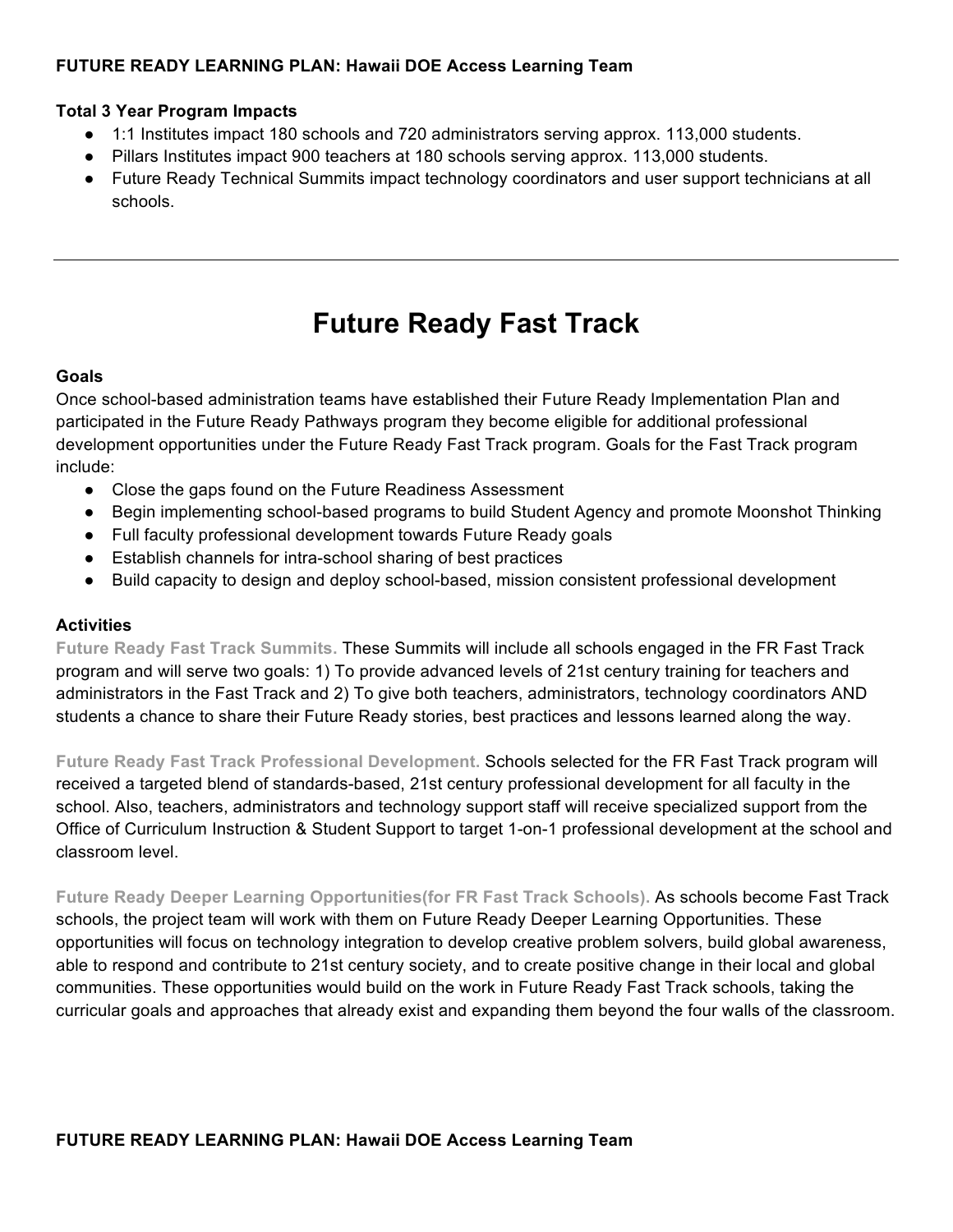|                                                                                                                 | A                         | B                         |                           | $\mathbf{2}$ | $\mathbf{2}$<br>$\overline{B}$ | $\boldsymbol{2}$          | $\boldsymbol{3}$ | 3 | 3 |
|-----------------------------------------------------------------------------------------------------------------|---------------------------|---------------------------|---------------------------|--------------|--------------------------------|---------------------------|------------------|---|---|
| <b>Future Ready Fast Track Summits</b><br>Empowered Teachers, Tools and Resources, and<br><b>Student Agency</b> | X                         | X                         | $\boldsymbol{\mathsf{x}}$ |              | X                              | $\boldsymbol{\mathsf{x}}$ | $\mathbf{x}$     |   |   |
| <b>Future Ready Fast Track Professional Development</b><br><b>Empowered Teachers and Tools and Resources</b>    | $\boldsymbol{\mathsf{x}}$ | $\boldsymbol{\mathsf{x}}$ |                           |              | X                              | $\boldsymbol{\mathsf{x}}$ | $\mathsf{x}$     |   |   |
| <b>Future Ready Deeper Learning Opportunities</b><br>Courageous Leadership and Student Agency                   | X                         | X                         | X                         |              | x                              | $\boldsymbol{\mathsf{x}}$ |                  |   |   |

#### **Alignment to the Strategic Plan and Future Ready Goals**

#### **Future Ready Fast Track Year 1 Timeline & Impacts**

| Jul                                          | Aug | Sep | Oct | Nov | Dec | <b>Jan 2017</b>                                  | Feb | Mar | Apr | May | Jun | Jul | Aug | Sep | Oct |
|----------------------------------------------|-----|-----|-----|-----|-----|--------------------------------------------------|-----|-----|-----|-----|-----|-----|-----|-----|-----|
| FR Fast Track Year 1                         |     |     |     |     |     |                                                  |     |     |     |     |     |     |     |     |     |
| <b>Future Ready Deeper Learning Training</b> |     |     |     |     |     |                                                  |     |     |     |     |     |     |     |     |     |
|                                              |     |     |     |     |     | <b>Future Ready Deeper Learning at 4 Schools</b> |     |     |     |     |     |     |     |     |     |
|                                              |     |     |     |     |     |                                                  |     |     |     |     |     |     |     |     |     |

#### **Future Ready Deeper Learning Opportunities**

Academy teacher training in first semester SY 2015-2016 with local Academy launch in January 2016 Total faculty enrollment: 16

#### **Future Ready Fast Track Year 2 Timeline & Impacts**

| Jul<br>Jun                  | Aug | Sep | Oct                                          | Nov | Dec | <b>Jan 2017</b> | Feb | Mar | Apr | May | Jun | Jul | Aug | Sep |
|-----------------------------|-----|-----|----------------------------------------------|-----|-----|-----------------|-----|-----|-----|-----|-----|-----|-----|-----|
| <b>FR Fast Track Year 2</b> |     |     |                                              |     |     |                 |     |     |     |     |     |     |     |     |
|                             |     |     | <b>Future Ready Fast Track Summit</b>        |     |     |                 |     |     |     |     |     |     |     |     |
|                             |     |     | <b>Future Ready Deeper Learning Training</b> |     |     |                 |     |     |     |     |     |     |     |     |
|                             |     |     | <b>Fast Track Professional Development</b>   |     |     |                 |     |     |     |     |     |     |     |     |
|                             |     |     |                                              |     |     |                 |     |     |     |     |     |     |     |     |

#### **Future Ready Deeper Learning Opportunities**

Teacher training in first semester SY 2016-2017 with opportunities launching in January 2017 Total faculty enrollment: 32

**Future Ready Fast Track Summit**

Summits would occur before school during July/August 2016

Total faculty enrollment for 20 FR Fast Track Schools: 300 teachers

**Fast Track Professional Development**

Professional development would be ongoing for SY 2016-2017 for 20 FR Fast Track Schools Total faculty enrollment for 20 FR Fast Track Schools: 1040 teachers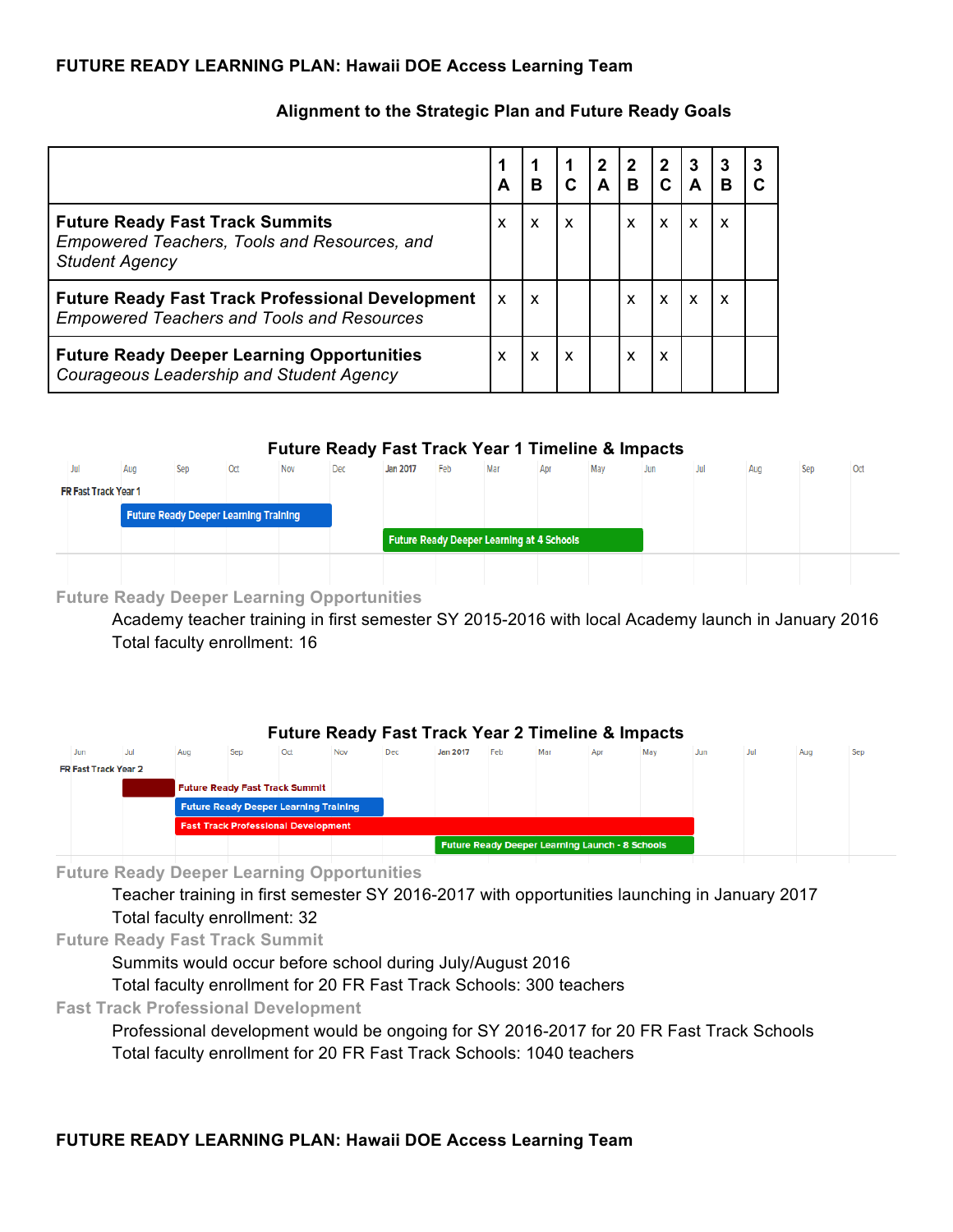

#### **Future Ready Fast Track Year 3 Timeline & Impacts**

#### **Future Ready Deeper Learning Opportunities**

Teacher training in first semester SY 2017-2018 with opportunities launching in January 2018 Total faculty enrollment: 48

#### **Future Ready Fast Track Summit**

Summits would occur before school during July/August 2017

Total faculty enrollment for 50 FR Fast Track Schools: 900 teachers

#### **Fast Track Professional Development**

Professional development would be ongoing for SY 2017-2018 for 50 FR Fast Track Schools Total faculty enrollment for 50 FR Fast Track Schools: 2,600 teachers

#### **Total 3 Year Program Impacts**

- FR Fast Track program puts 50 schools on pace to be certified Future Ready by 2018
- 24 FR Deeper Learning Opportunities launched impact 200+ students and 96 teachers
- FR Fast Track Summits impact 1,200 teachers servicing 20,000 students
- FR Fast Track Professional Development impact 2,600 teachers servicing 42,000 students

# **Future Ready Sustainability**

#### **Goals**

- Sustain impacts of Fast Track program and provide additional opportunities for Pathway schools to close the gap to Future Readiness
- To leverage school-level resources to support program goals and mission
- To grow both virtual and local professional learning networks to bolster sharing and support of 21st century best teaching practices

#### **Activities**

**ACE21 Virtual Community Expansion.** Currently the state of Hawaii has the second largest virtual learning community in the world behind the country of India. Over the past year this community has been a leader in the field in providing synchronous and asynchronous professional development opportunities to over 1,100 local administrators and teachers. Participants have access to live professional development seminars, classroom observations, virtual field trips, and certified trainers from around the world.

**HIDOE Future Ready Technical Summit.** This statewide Summit will capitalize on the complex level Technical Retreats that create the local, school-based capacity to support 1:1 initiatives and 21st century

#### **FUTURE READY LEARNING PLAN: Hawaii DOE Access Learning Team**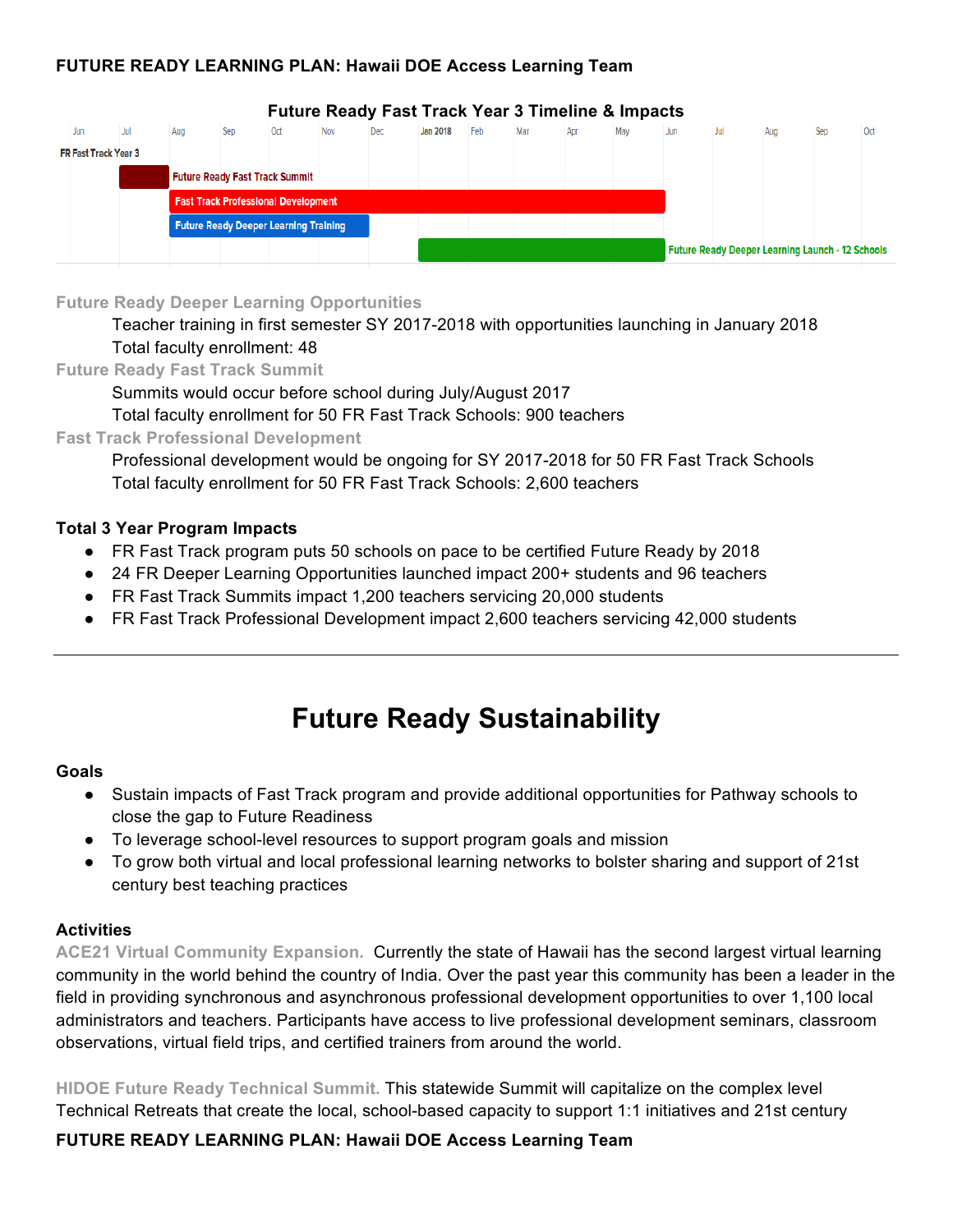environments. These Summits will bring together all of the USTs and Technology Coordinators statewide to share and learn with local leaders and national experts and trainers in the field of Future Ready preparedness.

**21st Century Learning Summits.** These island specific Summits will provide teachers an opportunity to both share their best practices or learn from other teachers and professional trainers. These retreats will also be a chance for members of the ACE21 Community to meet in person and strengthen the relationships necessary for a vibrant and productive virtual PLN.

**Pillars of the Community.** These highly trained products of the Future Ready Pillars Institute will serve as local school-based providers for both professional development and observation opportunities. This will ensure ongoing support for teachers at the school level while also making sure PD is mission-consistent and environmentally appropriate.

|                                                                                                                    | A | B                         | 1<br>$\mathbf c$          | $\mathbf 2$<br>A | $\mathbf{2}$<br>B | $\mathbf{2}$<br>C | 3<br>A       | 3<br>B                    | 3                         |
|--------------------------------------------------------------------------------------------------------------------|---|---------------------------|---------------------------|------------------|-------------------|-------------------|--------------|---------------------------|---------------------------|
| <b>Ace 21 Virtual Community Expansion</b><br>Empowered Teachers, Tools and Resources, and<br><b>Student Agency</b> | X | $\boldsymbol{\mathsf{x}}$ | $\mathbf{x}$              |                  | X                 | $\mathsf{x}$      | X            | $\boldsymbol{\mathsf{x}}$ | $\boldsymbol{\mathsf{x}}$ |
| <b>HIDOE Future Ready Technical Summit</b><br>Tools and Resources, Ready Access, and High Speed<br>Connectivity    | X | $\boldsymbol{\mathsf{x}}$ | $\boldsymbol{\mathsf{x}}$ |                  | X                 | $\mathsf{x}$      | X            | $\boldsymbol{\mathsf{x}}$ | $\boldsymbol{\mathsf{x}}$ |
| <b>21st Century Learning Summits</b><br><b>Empowered Teachers and Tools and Resources</b>                          | X | $\boldsymbol{\mathsf{x}}$ |                           |                  | X                 | $\mathsf{x}$      | $\mathsf{x}$ | $\mathsf{x}$              | X                         |
| <b>Pillars of the Community</b><br>Empowered Teachers, Courageous Leadership, and<br><b>Tools and Resources</b>    | X | $\boldsymbol{\mathsf{x}}$ |                           |                  | X                 | $\mathsf{x}$      | $\mathsf{x}$ | $\boldsymbol{\mathsf{x}}$ | $\boldsymbol{\mathsf{x}}$ |

#### **Alignment to the Strategic Plan and Future Ready Goals**

#### **Total 3 Year Program Impacts**

- ACE21 Community will impact 6,000+ teachers servicing 98,000 students
- Pillars of the Community will impact 180 schools servicing 113,000 students
- 21st Century Learning Summits will impact schools on all 5 islands
- HIDOE Future Ready Technical Summit will impact 500 technology coordinators and USTs from around the state
- Research & Evaluation will inform best practice for this and other programs moving ahead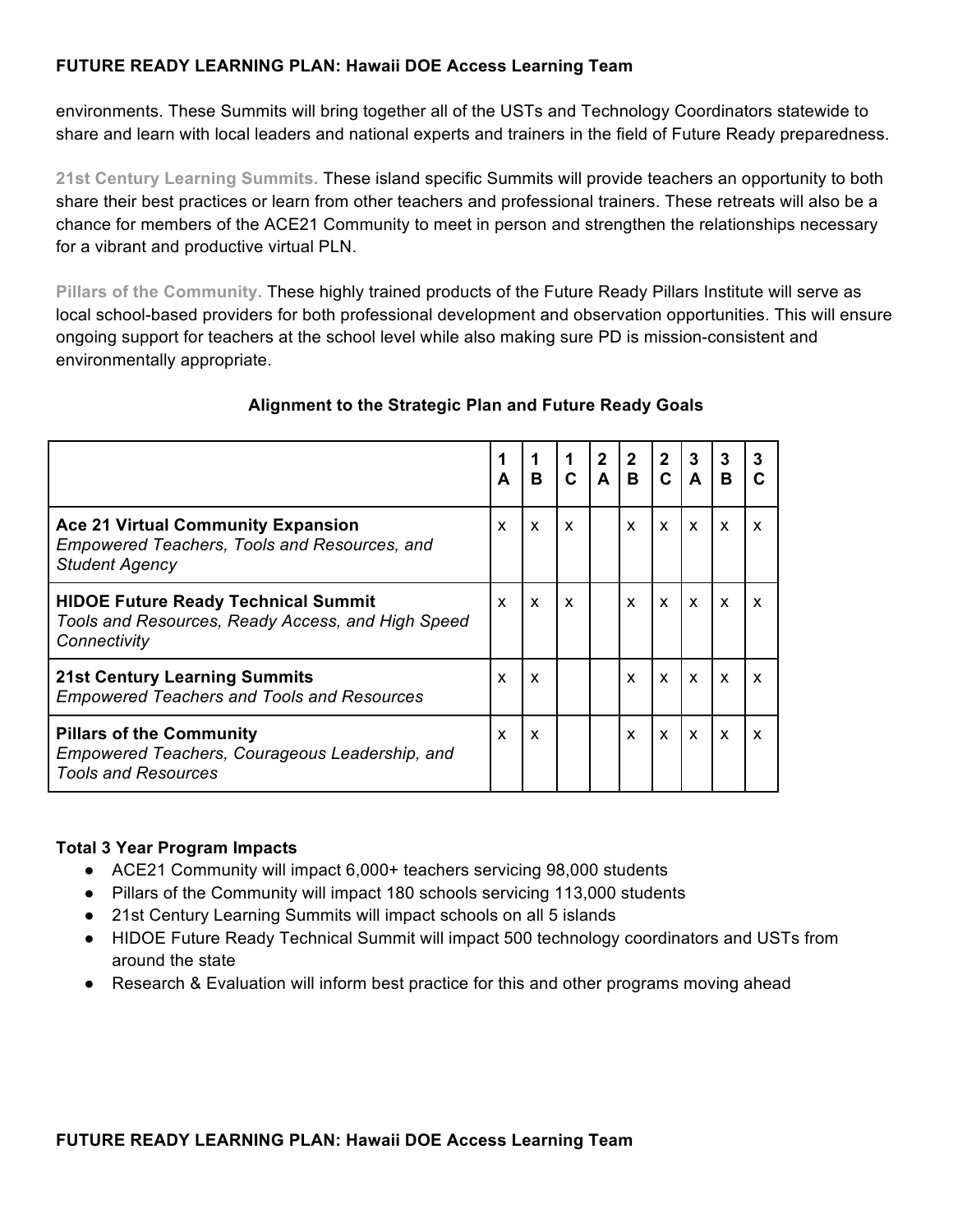### **Access to Future Ready Connectivity and Devices**

**Summary:** Preparing students to be ready for the future - whether that's college, career, or both - requires providing students with opportunities to master the digital tools they will be expected to use. Too often, these opportunities are constrained by a school's zip code and resources. The Access to Future Ready Connectivity and Devices portion of Hawaii's Future Ready Schools plan seeks to mitigate these constraints by ensuring all schools have access to high speed connectivity and pathways for purchasing high quality digital devices, at a significantly reduced price.

**Future Ready Connectivity:** The Hawaii Department of Education's Office of Information and Technology Services (OITS) has successfully establish WiFi connectivity in all of the DOE-public schools. Moving forward, OITS is delivering on a Network 2.0 plan. Network 2.0 increases bandwidth to schools and state offices while maintaining compliance with privacy laws. The classroom results will be reliable and responsive access that enables our educators to provide students with Future Ready learning tools, knowledge, and skills.

More specifically, as a result of these efforts, the Department anticipates schools will have:

- capacity to allow schools to use technology (internet capacity, collaboration tools, etc.) to support their initiatives;
- business/information systems with high availability to users;
- an aggregate bandwidth of 1Mb per student;
- reliable and responsive access to online systems and assessments; and
- $\bullet$  a device-friendly wireless infrastructure to support access learning (aka 1:1).

**Future Ready Devices:** In order to support schools' access to high quality future ready devices, the Department will work to develop a procurement pathway that allows schools to choose from a state approved list of tablets and laptops. This list would allow the state to leverage its buying power to secure higher discount rates, while preserving each principal's autonomy to select the device that best fits their school's vision and implementation plan. Without access to this technology, students would continue to be constrained by the limits of resources at their specific schools – limited by zip code when they could be exposed to global opportunities. With new technology, students also have increased opportunities to work at their own speed and receive additional one-on-one help they need to develop their knowledge and skills.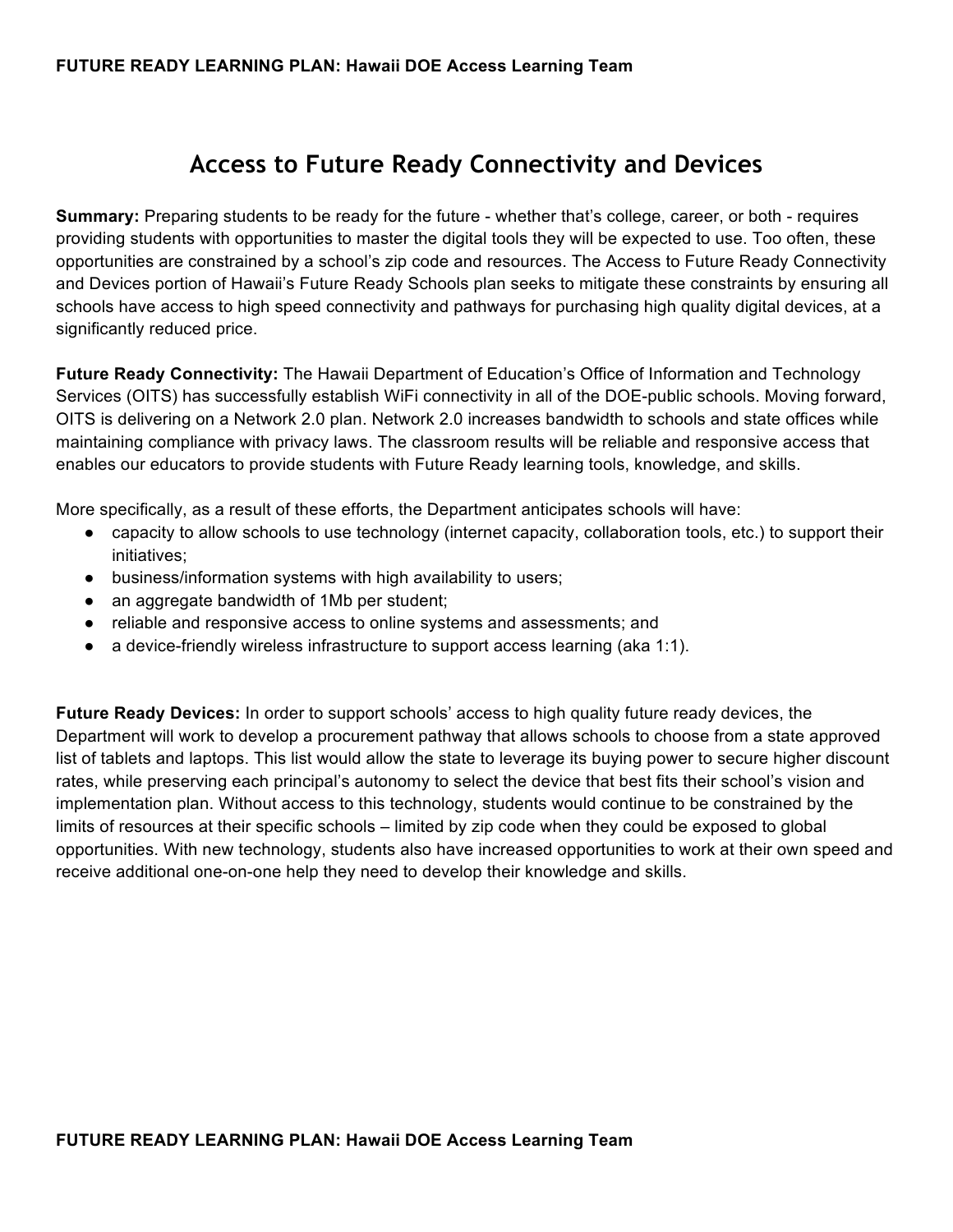## **Future Ready Research and Evaluation**

The Department's plan to implement Future Ready Learning across the state of Hawaii holds significant opportunity to contribute to national research on the implications of technology integration for implementation of the Common Core State Standards, student preparedness for the demands of a global workforce -including technical/STEM careers, and the potential resource benefits for schools. As the ninth largest district in the country, Hawaii provides an opportunity to scale the work in a consistent manner and study the impact of large scale technology integration on systems change (state/district office to school level to classroom level).

In addition, both a summative and formative research component will support continuous improvements to ensure the project design is meeting the needs of administrators, teachers and students.

**Defining Success.** Long term success of the Future Ready Technology Integration Plan will result in improved student achievement and improved continuous access to technology for all students in all schools. Based on the impact of technology integration in K-12, students will be more prepared to enter college and the workforce with the skills necessary to succeed. In order to further define and measure the impact of the project, the research and evaluation work will focus on the following:

- **What is the impact on student success (all students, ELL, SWD, FRPL, and by school level)?**
	- *Frequency of disciplinary actions.*
	- *Student attendance.*
	- *Achievement data (high stakes test scores and existing formative assessment systems. Focus on math and science).*
	- *Tripod survey data.*
	- *Student writing analysis.*
	- *Course completion rate.*
	- *Graduation rate.*
	- *Dropout rate.*
	- *College enrollment rates.*
	- *College remediation rates (both ELA and math).*
	- *Students entering STEM fields in college.*
	- *Student collaboration and innovation via digital tools.*
	- *Student perception data.*
	- *Students exiting ELL status (and their literacy performance pre and post).*

#### ● **What is the impact on staff success?**

- *Teacher attendance.*
- *ACE21 Community enrollment and participation.*
- *Quality and impact of professional development.*
- *Teacher perception data related to burden and impact.*
- *Evidence of use for innovative and engaging classroom activities.*
- *Expectations for staff use (principal modeling, etc…).*